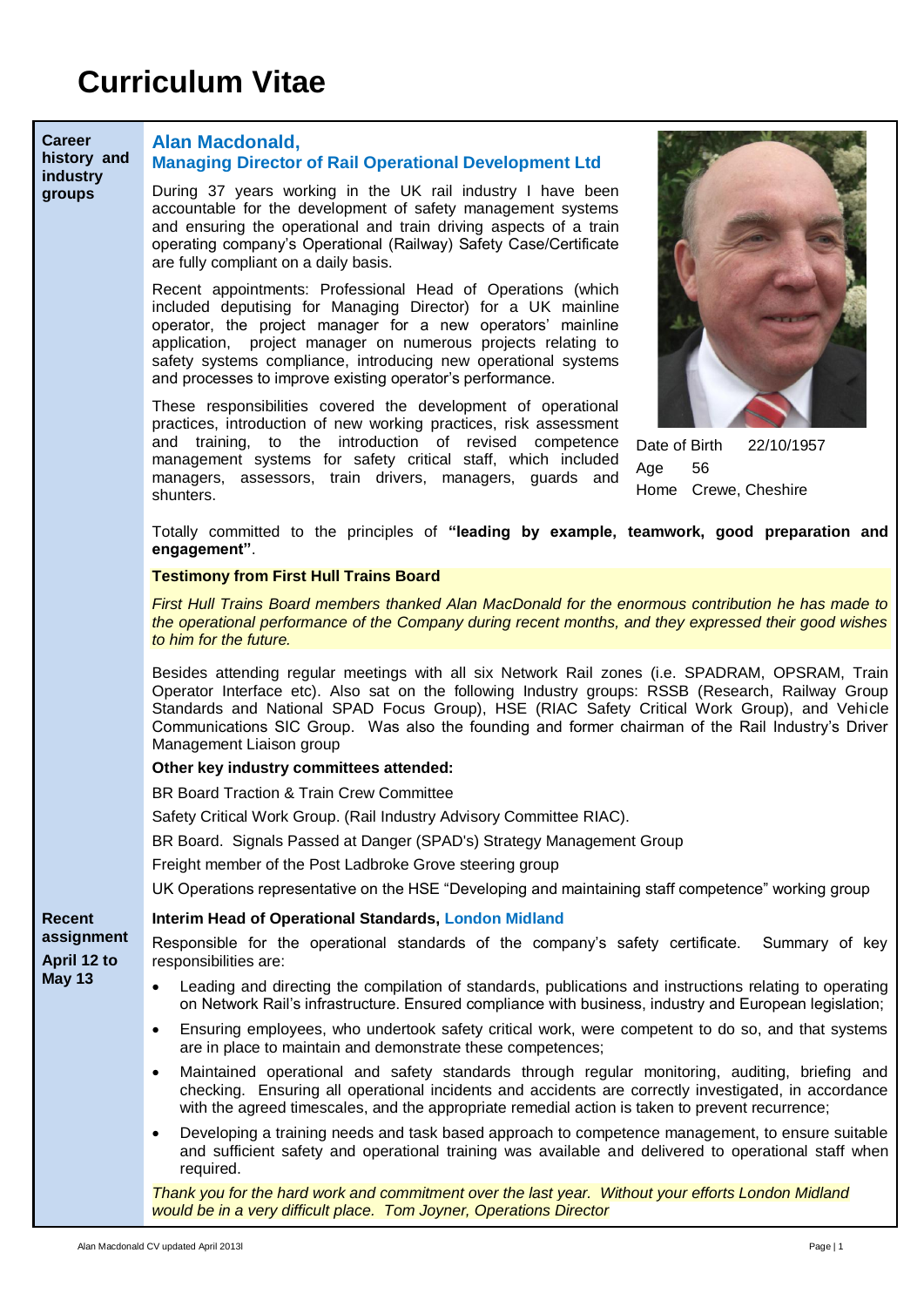## **Curriculum Vitae**

| <b>Previous</b>                           |                                                                                                                                                                                                                                                                                                                                 | <b>Interim Head of Operations, First Hull Trains</b>                                                                                                                                                                                                                                                                                                                                                                                                                                                       |  |  |  |
|-------------------------------------------|---------------------------------------------------------------------------------------------------------------------------------------------------------------------------------------------------------------------------------------------------------------------------------------------------------------------------------|------------------------------------------------------------------------------------------------------------------------------------------------------------------------------------------------------------------------------------------------------------------------------------------------------------------------------------------------------------------------------------------------------------------------------------------------------------------------------------------------------------|--|--|--|
| assignment<br>Dec 10 to<br>April 12       | Responsible for the safe operation of the train plan, the safety management of traincrew, planning and<br>performance. Key responsibilities were:                                                                                                                                                                               |                                                                                                                                                                                                                                                                                                                                                                                                                                                                                                            |  |  |  |
|                                           | Ensuring compliance with the requirements of First Hull Trains Safety Certificate and Track Access<br>$\bullet$<br>Agreements to maintain the company operating licence;                                                                                                                                                        |                                                                                                                                                                                                                                                                                                                                                                                                                                                                                                            |  |  |  |
|                                           | $\bullet$                                                                                                                                                                                                                                                                                                                       | Ensuring the performance of the train service met reliability targets and customer expectations. And<br>where deficiencies exists in delivering the plan, through proactive negotiations internally and<br>externally with Network Rail, identify and agree the necessary corrective action plans;                                                                                                                                                                                                         |  |  |  |
|                                           | $\bullet$                                                                                                                                                                                                                                                                                                                       | Leading and directing train planning in accordance with the agreed service delivery plan;                                                                                                                                                                                                                                                                                                                                                                                                                  |  |  |  |
|                                           | $\bullet$                                                                                                                                                                                                                                                                                                                       | Developing effective relationships with stake holder and/or inter-facing companies, Trade Unions and<br>Network Rail;                                                                                                                                                                                                                                                                                                                                                                                      |  |  |  |
|                                           | $\bullet$                                                                                                                                                                                                                                                                                                                       | Exploiting all opportunities to maximise business performance and provide a framework to ensure<br>performance is accurately measured, which includes maintaining a commercial focus around financial<br>awareness and delivering operational performance within agreed budgets;                                                                                                                                                                                                                           |  |  |  |
|                                           | $\bullet$                                                                                                                                                                                                                                                                                                                       | Leading and directing the compilation of standards, publications and instructions relating to operating<br>on Network Rail's infrastructure. Ensured compliance with business, industry and European<br>legislation;                                                                                                                                                                                                                                                                                       |  |  |  |
|                                           | Ensuring employees, who undertook safety critical work, were competent to do so, and that systems<br>$\bullet$<br>were in place to maintain and demonstrate these competences;                                                                                                                                                  |                                                                                                                                                                                                                                                                                                                                                                                                                                                                                                            |  |  |  |
|                                           | Maintained operational and safety standards through regular monitoring, auditing, briefing and<br>$\bullet$<br>checking. And ensuring all operational incidents and accidents were correctly investigated, in<br>accordance with the agreed timescales, and the appropriate remedial action was taken to prevent<br>recurrence; |                                                                                                                                                                                                                                                                                                                                                                                                                                                                                                            |  |  |  |
|                                           | $\bullet$                                                                                                                                                                                                                                                                                                                       | Determining the resource level for traincrews, based on their terms and conditions, to deliver the train<br>plan at the most economic cost; and                                                                                                                                                                                                                                                                                                                                                            |  |  |  |
|                                           | $\bullet$                                                                                                                                                                                                                                                                                                                       | Developing a training needs and task based approach to competence management, to ensure<br>suitable and sufficient safety and operational training was available and delivered to operational staff<br>when required.                                                                                                                                                                                                                                                                                      |  |  |  |
| <b>Key</b><br>assignments<br>2005 to 2011 | 2013                                                                                                                                                                                                                                                                                                                            | Recently completed a comprehensive external audit for Harsco Rail Ltd, which focussed on all<br>aspects of the company's safe management system and their adherence with ROGs, fatigue<br>management, driver licencing, training, assessment, investigation, industry guidance and good<br>practice.                                                                                                                                                                                                       |  |  |  |
|                                           |                                                                                                                                                                                                                                                                                                                                 | 2010/11 Completed a comprehensive train driving risk assessment for Merseyrail, which covered<br>all aspects of the role and where it was covered in training and ongoing assessment, and to what<br>depth.                                                                                                                                                                                                                                                                                                |  |  |  |
|                                           | 2010                                                                                                                                                                                                                                                                                                                            | Engaged by Freightliner Intermodal to design and undertake a safety management audit which<br>tested both systems and individuals against the SMS, identified areas of good practice,<br>identified any areas of non-compliance in respect to the SMS requirements; and established<br>whether non-compliances were localised or systemic. The audit was designed and delivered on<br>time, and to assist all managers involved in the process a simplistic risk based traffic light system<br>was applied |  |  |  |
|                                           | 2010                                                                                                                                                                                                                                                                                                                            | Completed the operational mainline operators' application for lowa Pacific/British American<br>Rail Services that gained Devon & Cornwall Railway (their UK train operator) licence become<br>the latest "UK mainline open access" passenger and freight train operator. This work included:                                                                                                                                                                                                               |  |  |  |
|                                           |                                                                                                                                                                                                                                                                                                                                 | Production of the company's high level safety certification application document<br>$\bullet$                                                                                                                                                                                                                                                                                                                                                                                                              |  |  |  |
|                                           |                                                                                                                                                                                                                                                                                                                                 | Development of a safety management systems tailored to the company's needs<br>$\bullet$                                                                                                                                                                                                                                                                                                                                                                                                                    |  |  |  |
|                                           |                                                                                                                                                                                                                                                                                                                                 | Drafting of all operational procedures to ensure they are fully compliant with the UK<br>$\bullet$<br>legislation and rail industry requirements                                                                                                                                                                                                                                                                                                                                                           |  |  |  |
|                                           | 2009/<br>2010                                                                                                                                                                                                                                                                                                                   | Engaged by First Hull Trains to undertake the safety verification/validation (in accordance with<br>ROGS), when they introduced the class 180 fleet (125 mph operation), and then the subsequent<br>transfer of engineering maintenance from one service provider to another                                                                                                                                                                                                                               |  |  |  |